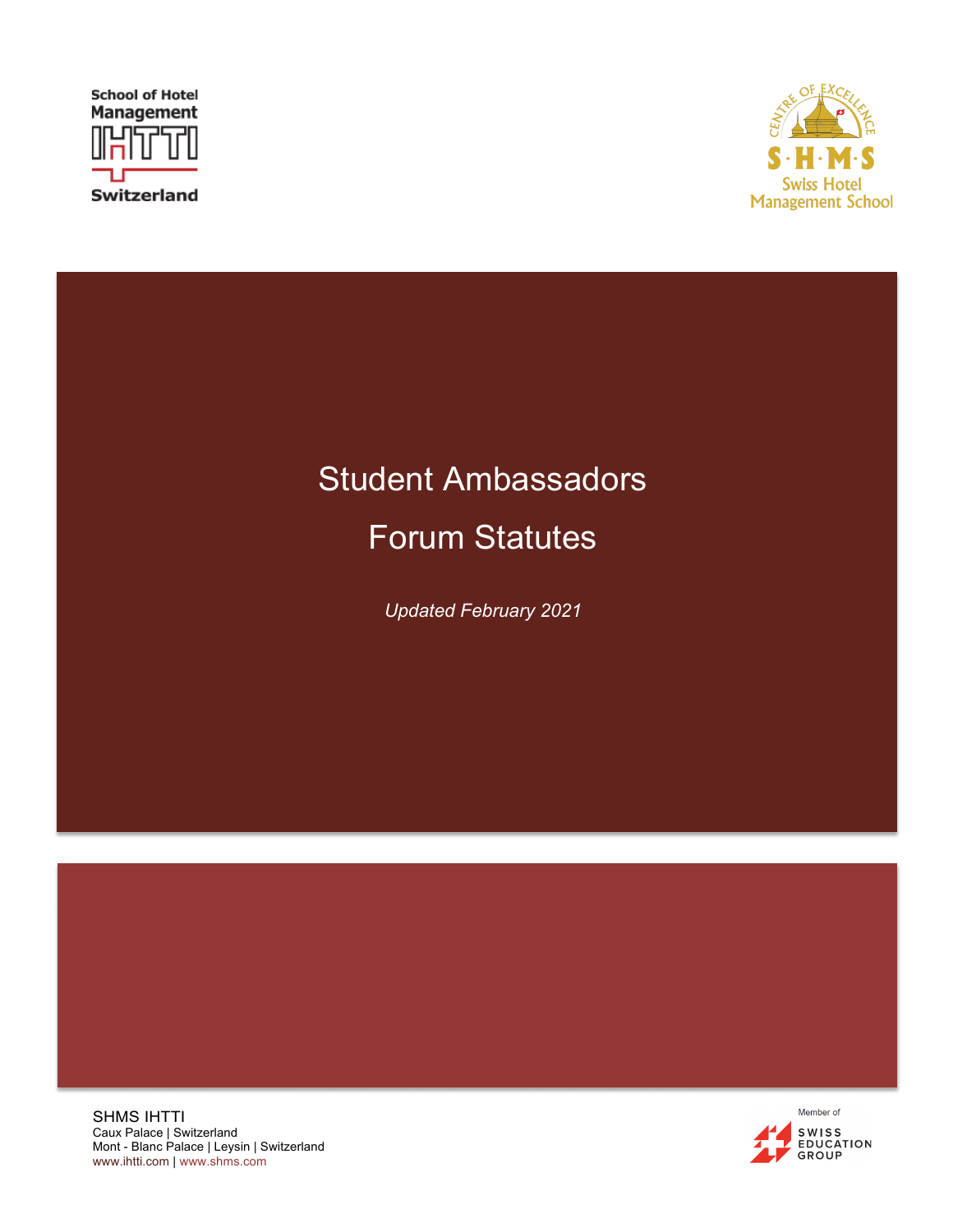

### Welcome to the SAF!

Herewith the Student Ambassador Forum Statutes; this document contains important information about the rights and responsibilities of the SAF here at the SHMS IHTTI.

The SAF has an important role in the school and is often for both staff and students the first point of contact. In addition, the SAF works together with the school management to continuously improve the services of the school.

The task of a SAF Ambassador is imperative, rewarding and an excellent way to further develop skills of diplomacy, leadership, problem – solving and interpersonal relations. Industry recruiters know to look for students that have been active members of their communities, as they are also often the employees that rise to leadership positions.

Therefore, I can undoubtedly recommend becoming part of the SAF and when you do, I look forward to working with you to make this yet again, an excellent semester!

Dominic Jambordi

Dominic Szambowski Academic Director SHMS IHTTI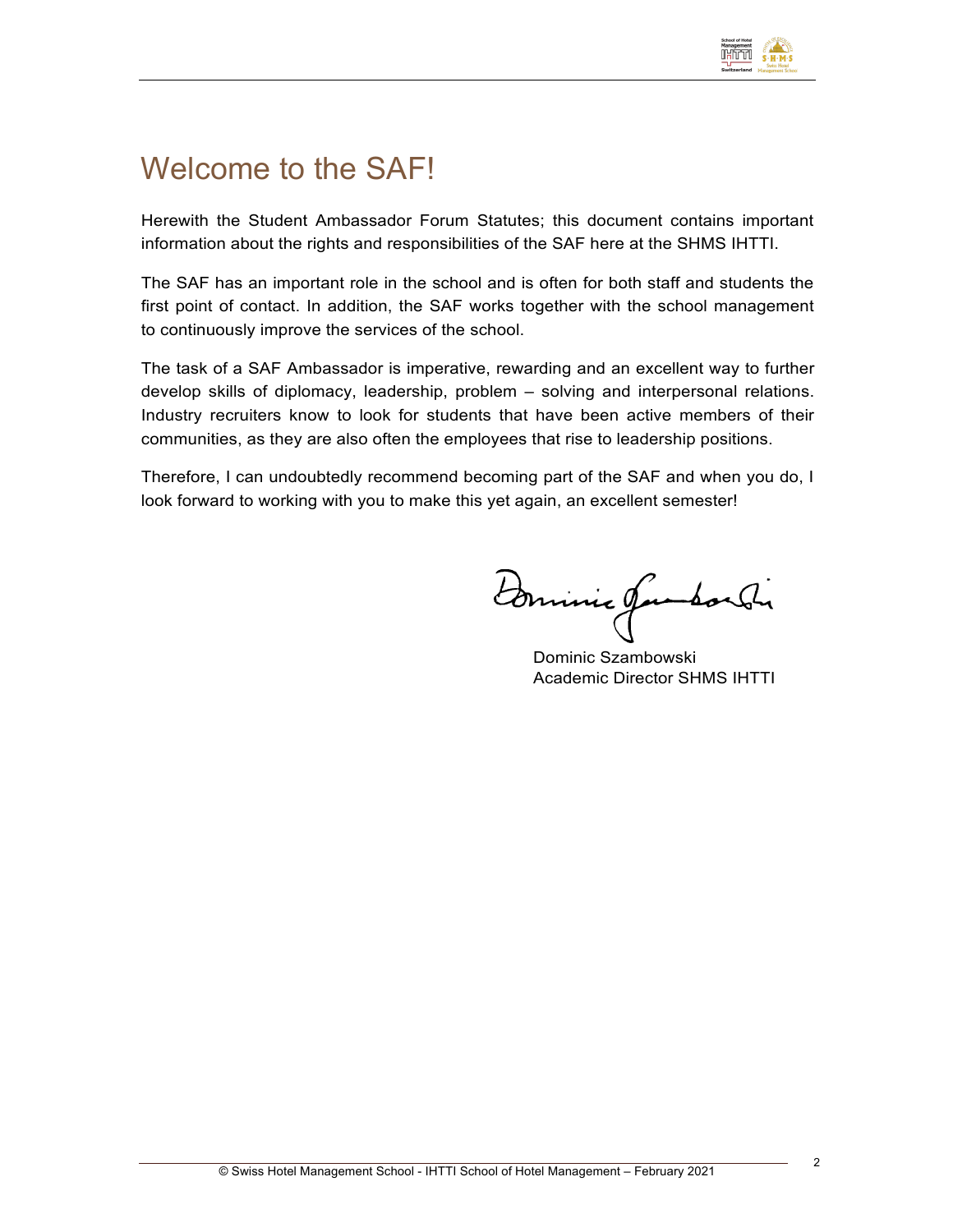

### Article I: Definition

This organization shall be known as:

The SHMS IHTTI Student Ambassadors Forum.

The SAF will be entitled to use the following picture on internal and external communication. This including prints, pictures on screens, email signatures and more:



# **STUDENT** AMBASSADOR FORUM

#### Article II: Purpose and Philosophy

The philosophy of the SHMS IHTTI Student Ambassadors Forum defines the vitality to foster and create a positive, productive and meaningful atmosphere for the student body in school. Through professionalism, representation, teamwork, compromise and voting, a member of the forum has a chance to learn how democracy works and to apply it to everyday school life.

Therefore, this philosophy improves the quality of life in school by giving the students a practical place to learn lifetime skills of being leaders and followers in an organized and structured team with a unified purpose and goal under a common constitution.

The primary objective of the Student Ambassadors Forum is to act as the voice and representative of the entire student body of Swiss Hotel Management School. The forum shall be the official link between students, administration and staff that presents and facilitates ideas, opinions, and matters of interest. The forum itself has limited governing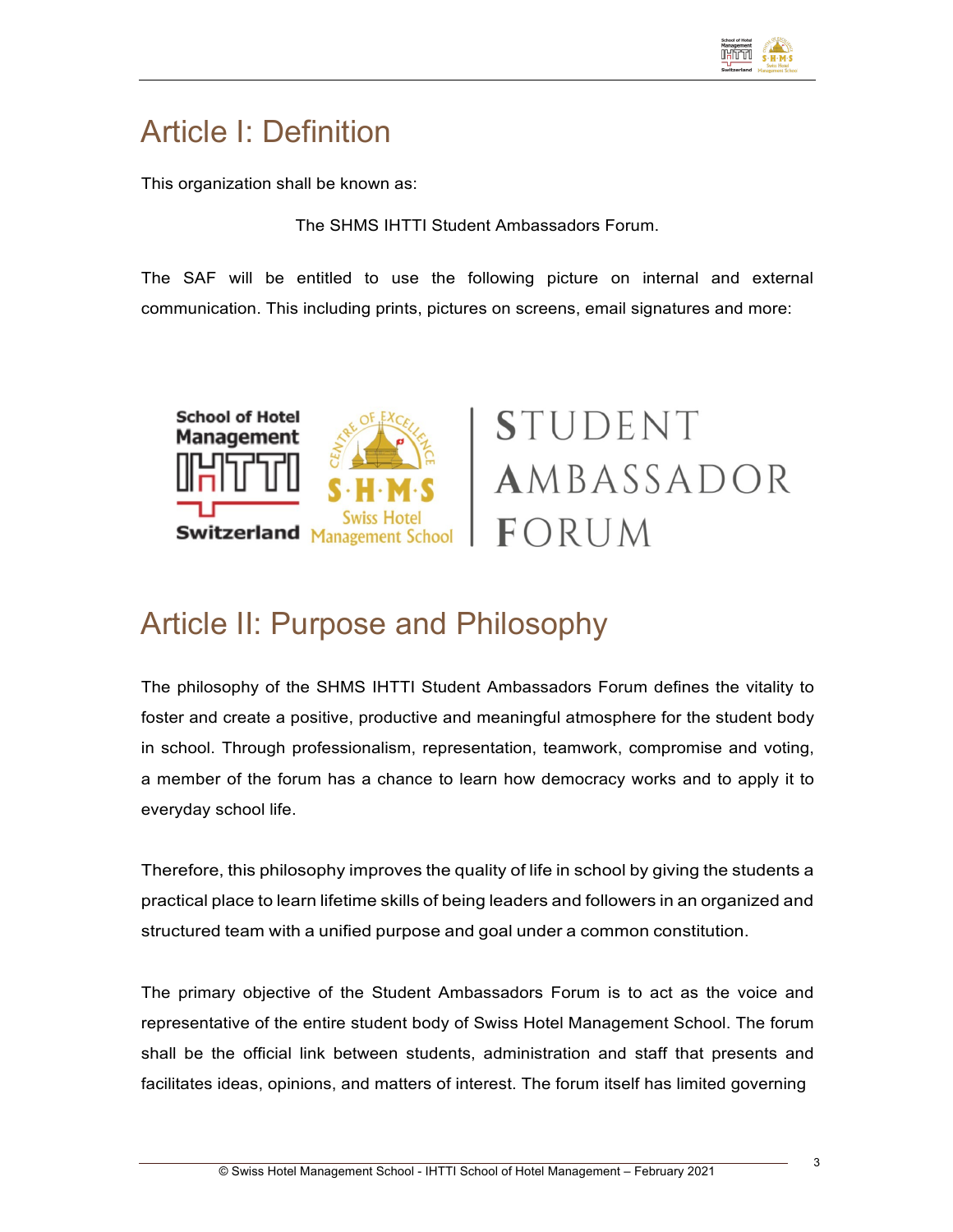

authority, however, it is responsible for organizing meetings with and presenting ideas to teachers and administrators for final action. The purpose of this role of the Student Ambassadors Forum is such that in the process of presenting the ideas, the students are given opportunities for decision-making.

The Student Ambassadors Forum shall develop sensitivity to and awareness of the needs and problems of others through the proper delegation of its branch members. The forum shall encourage and foster a sense of multi-cultural unity and friendship amongst all students as well as a general spirit of friendliness within the school. Through social activities and aid within the community, the Student Ambassadors Forum encourages the involvement of the student body in both social and organizational activities as well as problem solving in the school.

### Article III: General Definition of Tasks

The Student Ambassador Forum:

- Shall develop cultural life at SHMS IHTTI by enabling students toparticipate meaningfully in the operation of their school;
- Shall encourage professionalism, cultural and social tolerance, unity, and leadership qualities among students;
- Shall foster a strong community spirit within the school;
- Shall organize and coordinate student activities with the support of the Sports and Leisure Manager
- Shall enhance the organization and efficacy of other student-led activities;
- Shall establish close cooperation among students, faculty and staff of SHMS IHTTI;
- Shall present all pertinent minutes of meetings to the Operations Director and Academic Director for approval, provide a copy to each department head, and circulate copies to the student body;
- Shall help students solve collective and personal problems;
- Shall assist in facilitating the safety and security of the students and community members;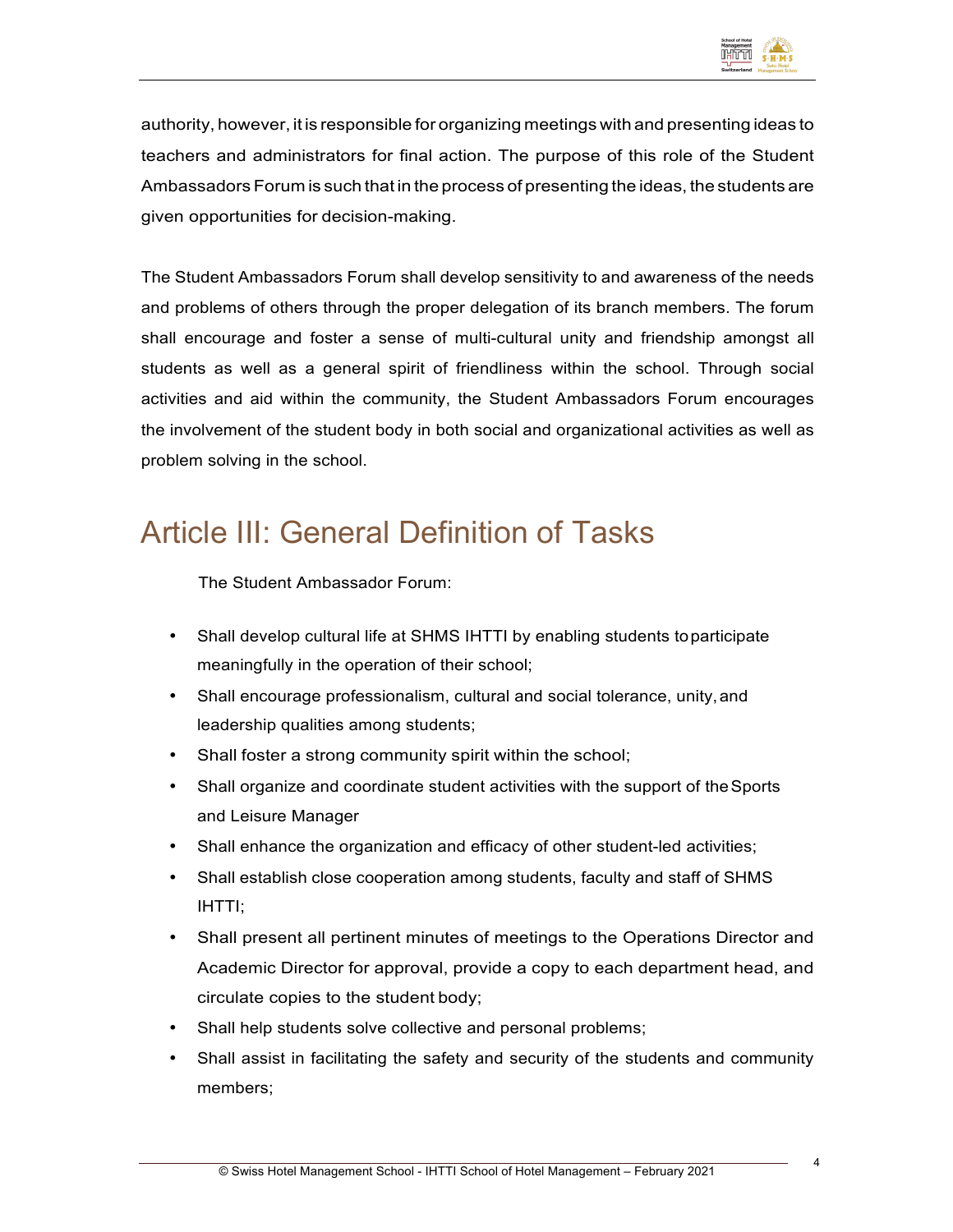

- Shall promote the general welfare of the school and greater community;
- Shall perform all tasks and duties in accordance to the SHMS IHTTIStudent Handbook with great and utmost professionalism and integrity.

### Article IV: The Student Ambassador Forum and its Members

In addition to the Forum President, Forum Vice-President, and specific Ambassadors, the SAF shall be composed of representatives for each main programme or year:

1. Programme or Year Ambassadors (BA1, BA2 and MA in Caux & BA3, BA4, PG, MIB and MSc in Leysin) attend the Student Ambassadors Forum and act as a voice for their respective levels. They are appointed from the pool of Class Representatives by their respective Programme Managers.

Class Representatives are student(s) elected by each class to represent the class in the Student Ambassadors Forum via the respective Programme or Year Ambassador.

Class Representatives shall keep their respective classes informed about current activities, issues, and other pertinent matters that have been discussed during the Student Ambassadors Forum meetings.

The Student Ambassadors Forum members shall man the following positions:

(NB: One member may hold more than one position, depending on capabilities and skills set)

1. President of the Student Ambassadors Forum The President shall first and foremost be the primary leader of the Forum.

The President is the mediator and general chairperson at meetings.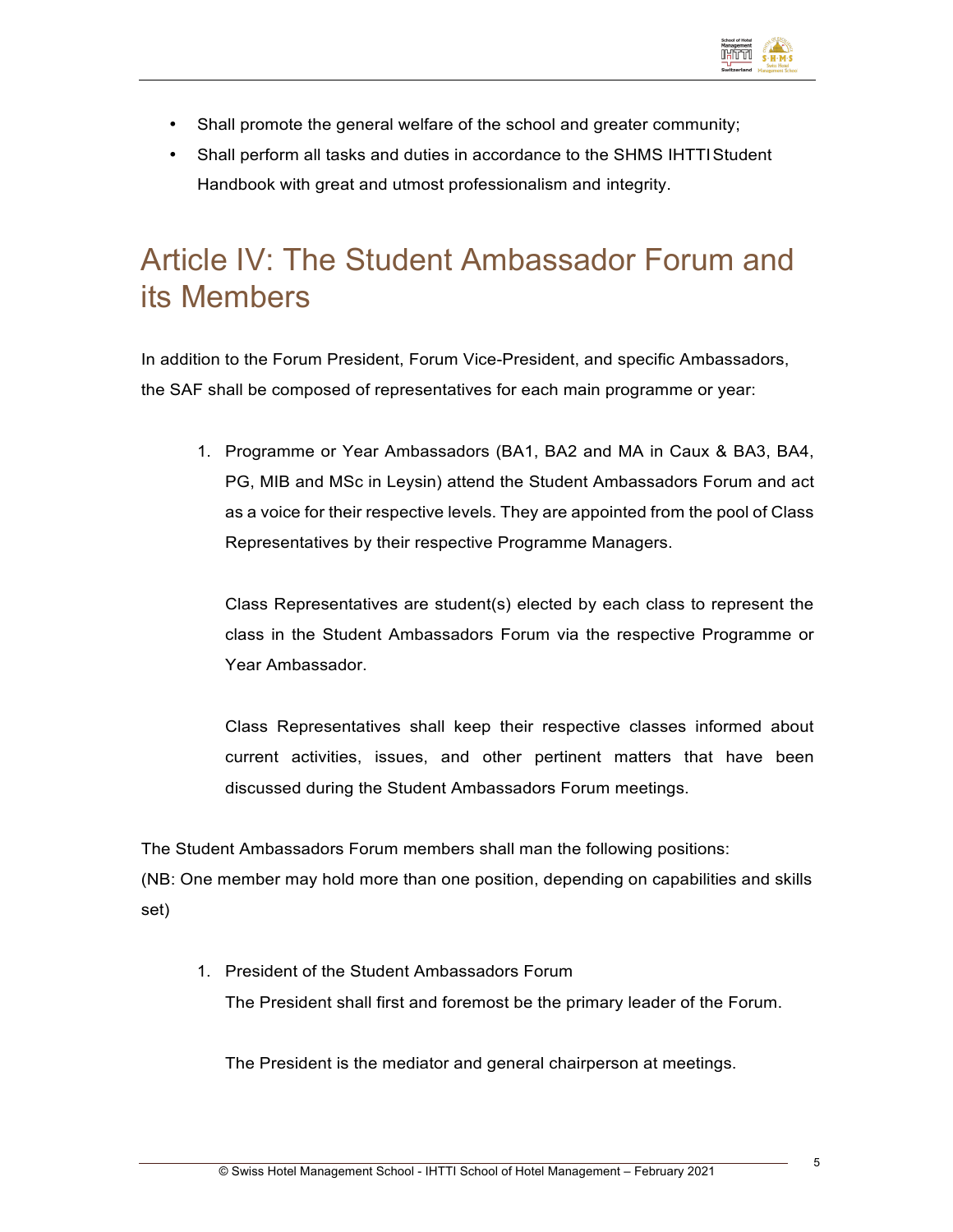

The President is responsible for creating and distributing agendas before each Forum meeting. They are to lead meetings and delegate responsibilities.

The President is responsible for seeing that meeting procedures run as smoothly and correctly as possible and that there is fair representation from the floor.

Furthermore, it is the President's duty to lead the Forum with proper respect to ethics and practicality, and to lead the Committee accordingly.

2. Vice President of the Student Ambassadors Forum & Green Ambassador

The Vice President of the Student Ambassadors Forum shall assist the President of the Student Ambassadors Forum in his/her daily tasks as President of the Student Body.

The Vice President shall encourage and enforce all the rules and regulations of the school and shall be a representative embodiment of the Forum and the student body.

The Vice President shall perform all tasks and responsibility of the President of the Student Ambassadors Forum in the event of the President's absence and/or resignation.

The Vice President also acts as a Green Ambassador to promote the importance of Going Green and contributes to the sustainable awareness related projects in SHMS IHTTI. The Green Ambassador remains in close contact with both the school appointed staff members in the 'Green Committee'.

3. Events Ambassador

The Event Ambassador shall serve as the first point of contact and facilitator concerning are issues in the school relating to events. The Events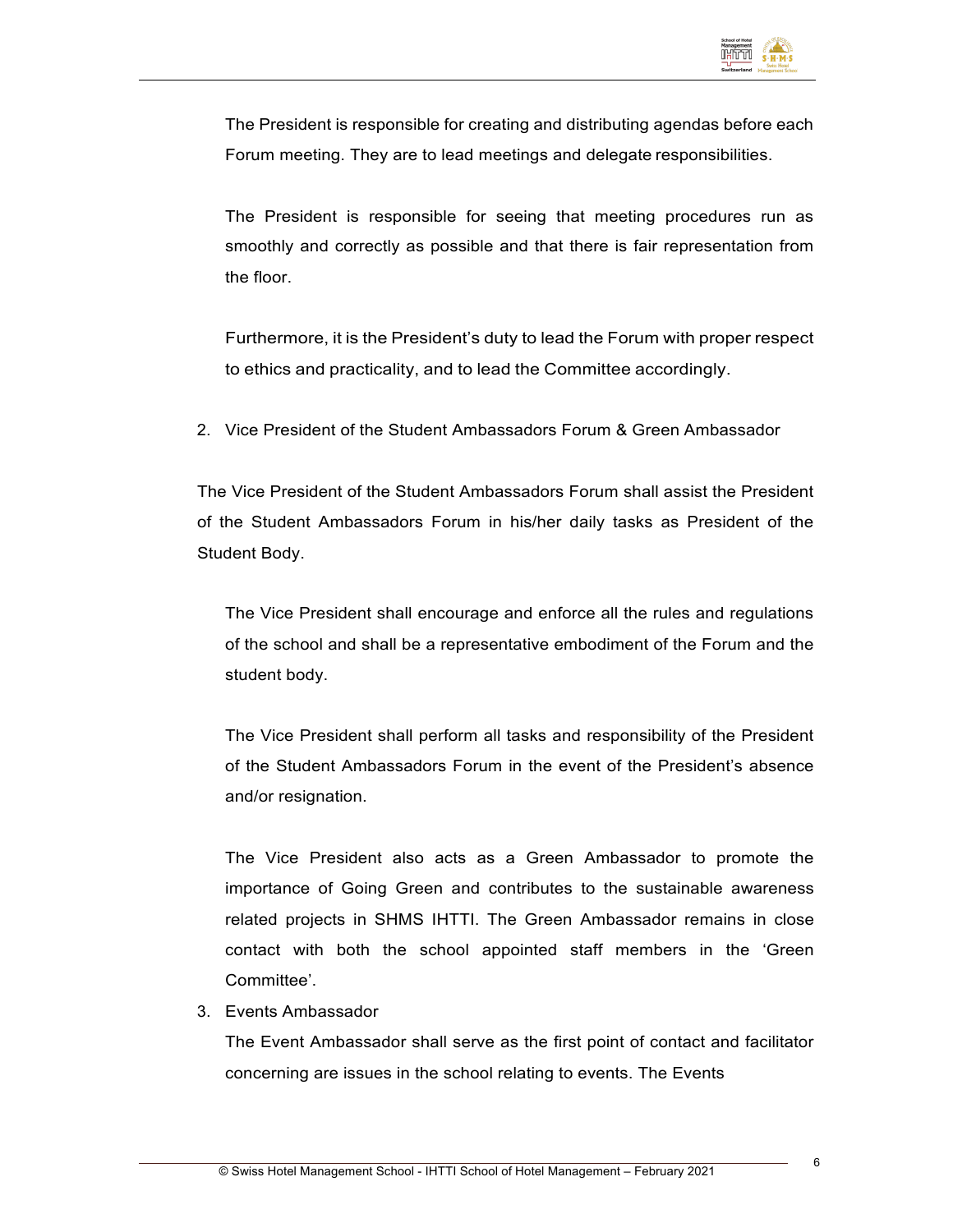

Ambassador has a special responsibility during the schools events such as International Day and the Freddy for a Day.

The Events Ambassador shall also serve as the first point of contact for the school staff in case assistance or volunteers are required for events such as the IRF, Open Houses, Movie Shootings and/or special visitors.

4. Academic Ambassador

The Academic Ambassador shall serve as a facilitator of all academic concerns of the student body.

The Academic Ambassador may have the authority to organize and supervise supplementary academic gatherings for the student body to encourage students to help each other in improving language difficulties and other topical concerns for subjects in the curriculum.

The Academic Affairs Representative shall report to the committee academic concerns of students with regards to lecturers, class subjects, and other academic activities.

5. Design Ambassador

The Design Ambassador will be (at least/if required) consulting for the design of any Student Ambassadors Forum communication media and logos. The Design Ambassador shall meet regularly with the Design Pathway Manager to discuss design-related projects around the school and how the student body can be involved.

6. Sports, Leisure and Events Ambassador

The Sports, Leisure and Events Ambassador, in consultation with the Forum and the Sports and Leisure Manager, is responsible for monitoring, organizing, and supporting all activities for the semester, and will review and consider requests from individuals and groups to co-sponsor other appropriate events.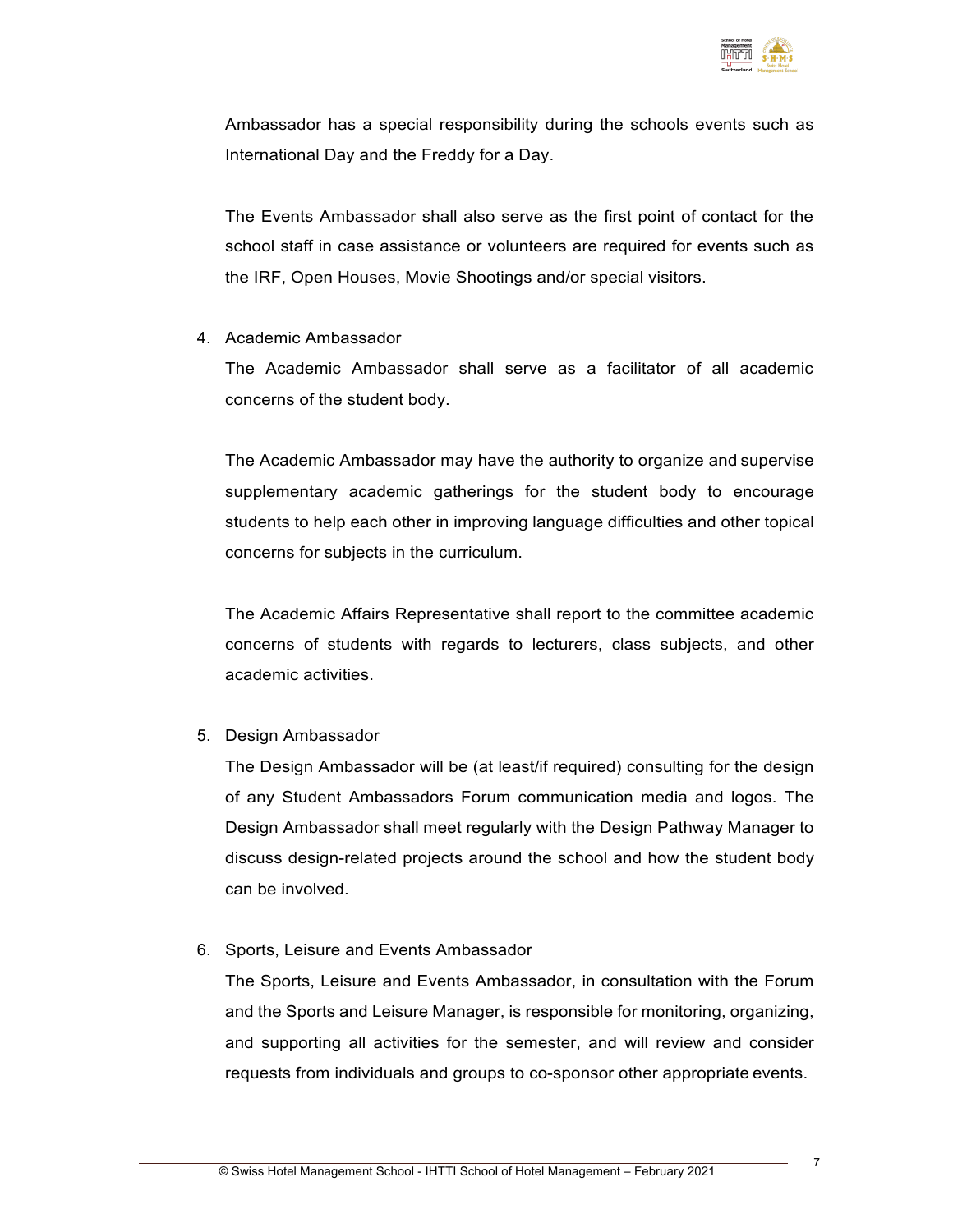

7. Internship and Careers Ambassador

The Internship Ambassador serves as a link between the internship department and the student body in order to facilitate a realistic understanding of the processes involved in finding internships for students.

The Internship Ambassador will undertake to inform the student body – particularly first year students and direct entry students – about the reality of work life as an internee within the hospitality industry and encourage communication between internship department and students.

8. Student Welfare Ambassador & Cultural Integration Ambassador

The Student Welfare Ambassador shall promote respect, tolerance, sensitivity, and understanding for the rights and dignity of all individuals and groups in the SHMS IHTTI community and bring a greater awareness about actions that stigmatize or victimize an individual or group on the basis of gender, race, ethnicity, sexual orientation, religion, creed, ideology, or physical or mental disability.

The Student Welfare Ambassador shall promote the safety and security of the SHMS IHTTI community by participating and coordinating with Floor Managers during fire drills and other emergency preparedness programs.

The Student Welfare Ambassador shall review SHMS IHTTI security and safety policies and act as a forum for communication, ideas, and discussion for student concerns with regard to this matter.

The Student Welfare Ambassador also acts as a Cultural Integration Ambassador to promote the importance of cultural integration and contributes to the cultural awareness related projects in SHMS IHTTI. The Cultural Integration Ambassador remains in close contact with both the school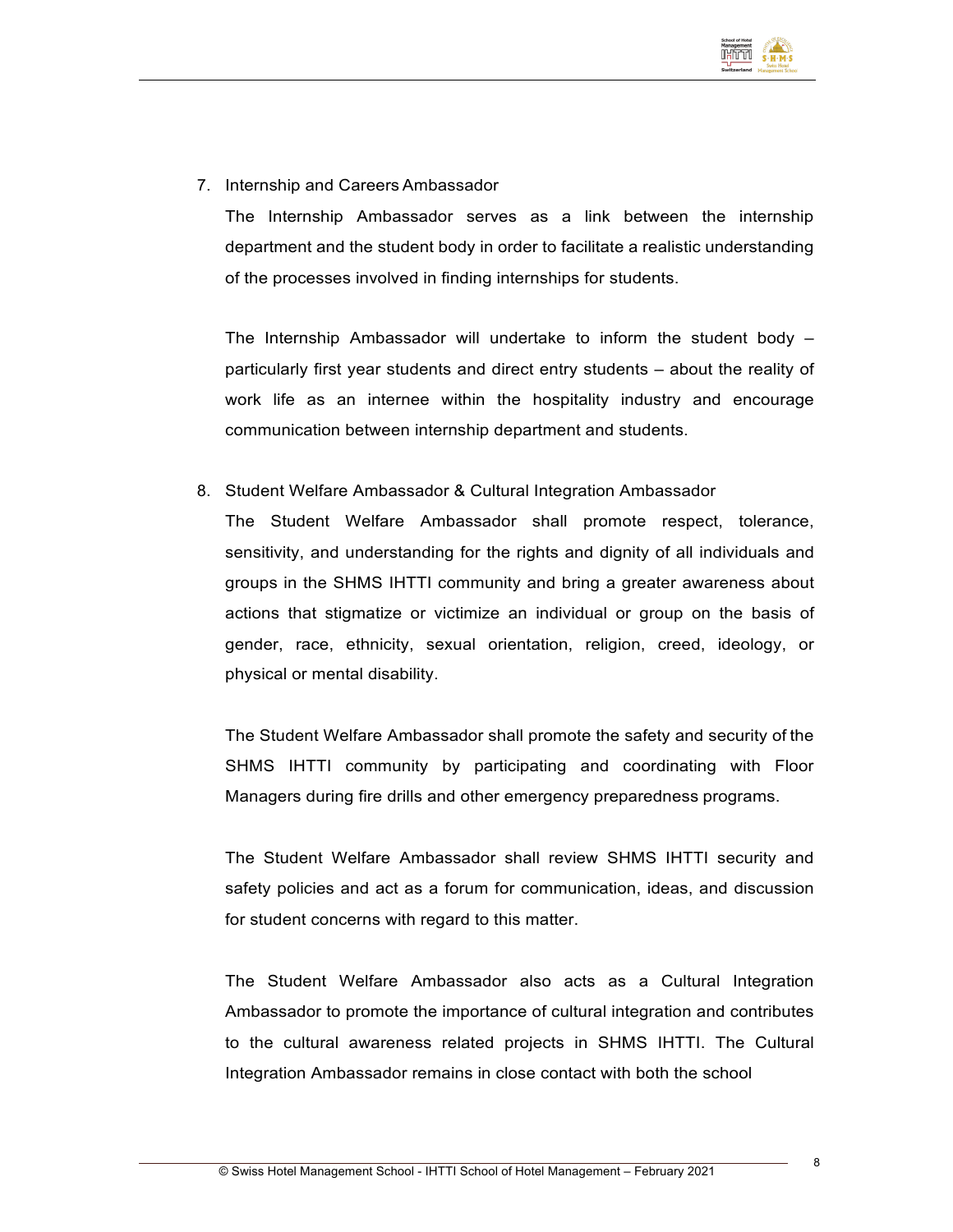

appointed staff member in change of cultural integration as well as the SEG Director of Cultural Integration Services.

9. Operations Ambassador

The Operations Ambassador shall review all matters pertaining to the food service and initiate proposals and recommendations on food-service policy when necessary. The Forum shall meet at least once a semester with the Operations Director and Head Chef to discuss pertinent matters of concern.

The Operations Ambassador shall meet as requested with the Operations Director, and/or other related authorities to discuss issues regarding campus life and to make suggestions regarding its improvement.

The Operations Ambassador shall monitor the maintenance of SHMS IHTTI grounds and premises.The Operations Ambassador shall make proposals to improve the overall SHMS IHTTI environment.

The Operations Ambassador shall regularly review all matters pertaining to student housing, making proposals on housing policy when necessary.The Operations Ambassador shall act as a focal point for communication and discussion between the student and the Operations Director for pertinent matters.

#### 10. Communications and Social Media Ambassador

The Communications and Social Media Ambassador is involved with influencing and coordinating the social media streams in and outside of the school. This person will monitor but also effectively communicate school updates, events and other relevant professional information via the main Social Media channels. It is essential that a person occupying this position establishes strong connections in the school and has a good understanding of using social media.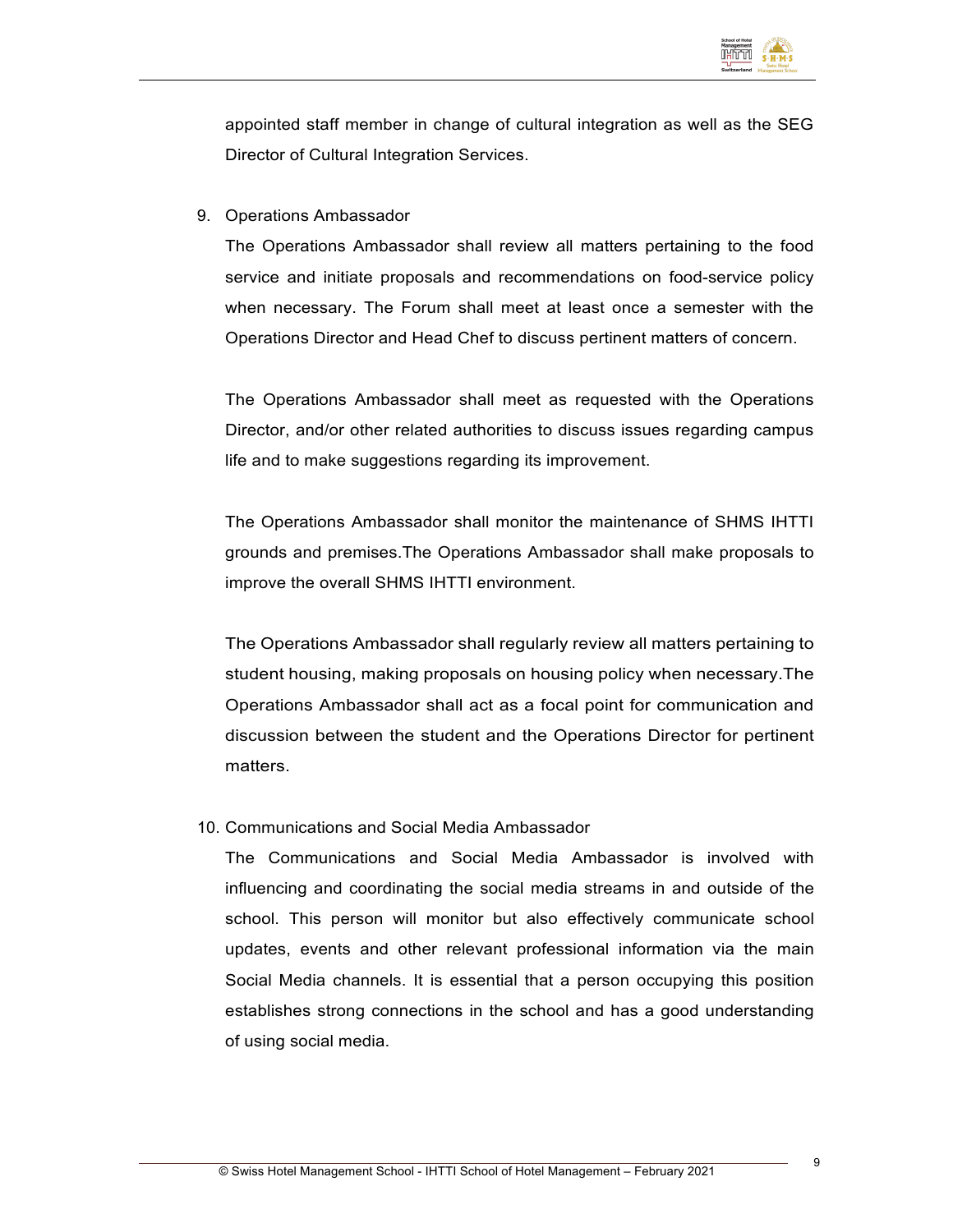

The Communications and Social Media Ambassador is also the person in charge of coordinating the SHMS IHTTI yearbook. The Ambassador appoints and oversees the yearbook committee at least consisting of three members:

- 1) Project Lead: In charge of the overall project coordination, planning and organization. Main liaison for external relations with printers, faculty, sponsors, etc.
- 2) Chief Editor: Primarily in charge of the development, design and editing of the yearbook and ultimately presenting a final digital copy ready for publishing.
- 3) Art Director: In charge of collecting the visuals for the yearbook, either by taking photos or by collection visuals from social media or other students. The Art director will ensure that all SHMS IHTTI events are visually represented in the yearbook (Banquets, Sports days, receptions, theme parties, etc).

The Communications and Social Media Ambassador regularly updates the SAF and the SHMS IHTTI school management on the status of the yearbook.

#### Article V: Student Ambassadors Forum Operational Duties

The Student Ambassadors Forum will meet on a weekly basis to discuss matters of concern, activities, and other issues. Emergency meetings may be called for when necessary.

All agendas and minutes will be recorded, published and forwarded to all parties concerned. Feedback, action taken with regards to matters of concern, and Management or Directorate replies as well as follow-ups will be published.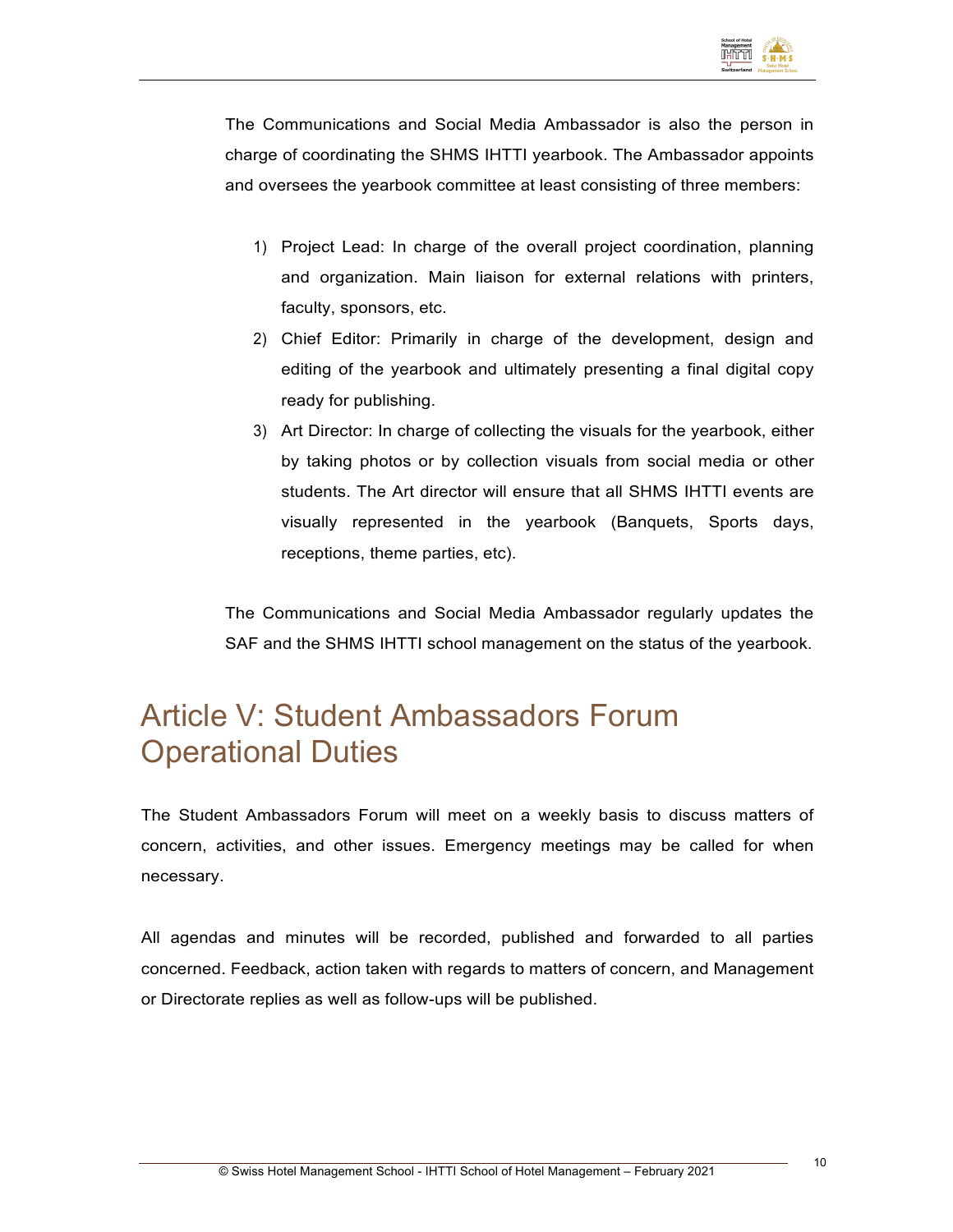

### Article VI: Student Ambassadors Rights

Members of the Committee have the right to request the presence of a member of management at their meetings. The Student Ambassadors Forum can request the presence of a Director of SEG to discuss matters arising. This formal request should be made at least with seven days notice.

The Student Ambassadors Forum has the right to meet with the Academic Director and the Operations Director to discuss pertinent matters.

Members of the Committee have the right to express concerns without causing prejudice to their own life as a studentof SHMS IHTTI.

### Article VII: Elections

#### A. Nominations

Any student or group thereof meeting the eligibility requirements for co-curricular activities may place their names in nomination for Student Ambassadors Forum positions. It is a requirement that Student Ambassador candidates exhibit immaculate conduct in academics and discipline.

Candidates running for President must be (at least) second year students during the term of office to ensure familiarity with operational and academic systems and procedures within SHMS IHTTI. Candidates may not hold both the position of Banquet Manager and SAF President, may be SAF President only once in each campus and may not be SAF President two immediate semesters in a row. To represent the unity of SHMS IHTTI, the SAF President and SAF Vice-President may not both study on the same branded programme (i.e. both IHTTI or SHMS students) unless no candidate has come forward.

#### B. Campaigns

Registeredcandidatesshall be authorized to postcampaignmaterialsafterapprovalfrom the Operations Director and the Academic Director.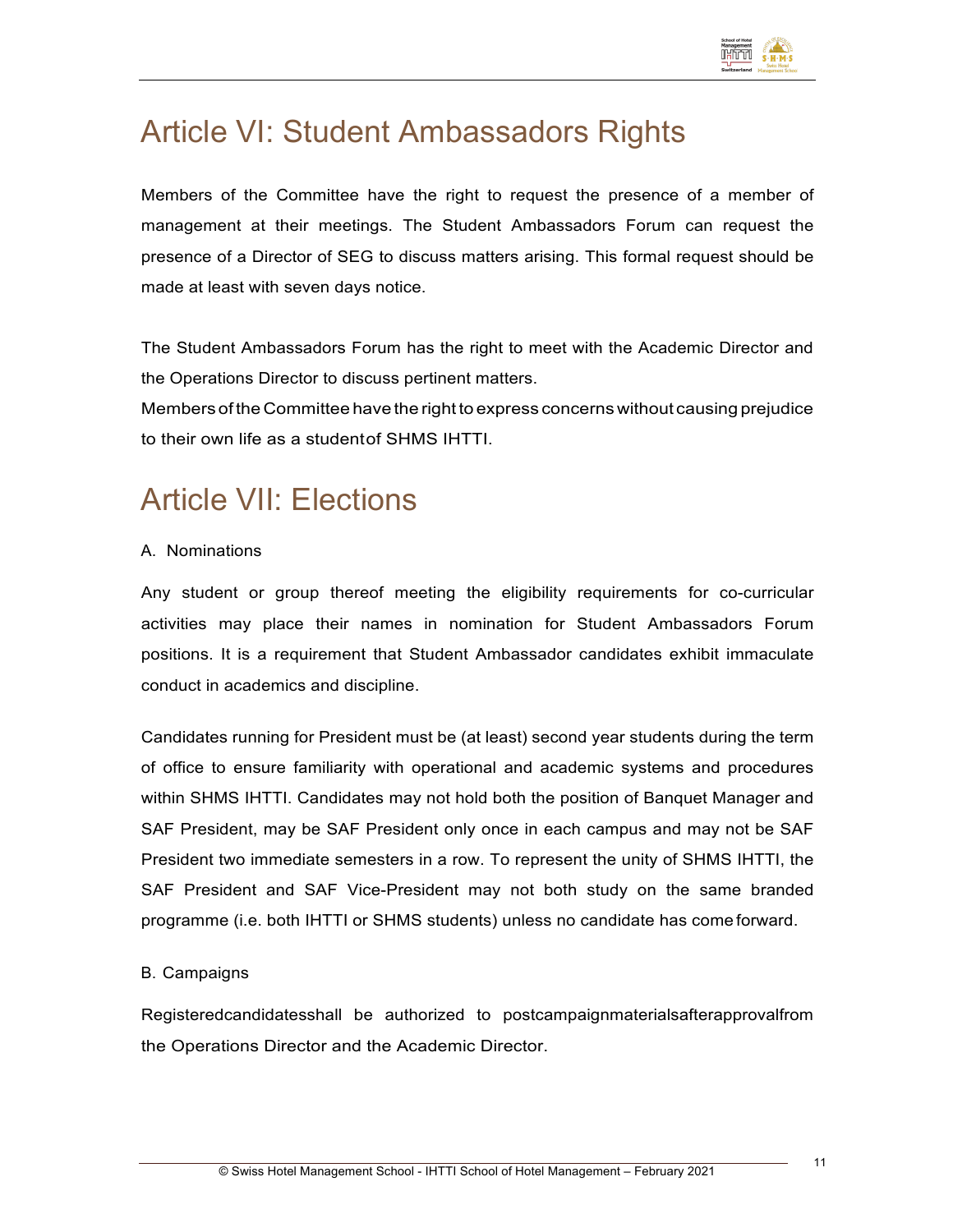

All campaignmaterialsareexpectedtocontainnon-illicit contents.Failuretocomplymay result in disqualification depending on the gravity of the content of the campaign material.

Each party shall be given the opportunity to present themselves to the student body with video presentations. When requested, the candidates may organize presentations and debates during a designated time and place.

#### C. Ballots and Tallying

Student voters shall cast their ballots in designated areas or via an online voting system approved by SHMS IHTTI. The Executive Academic Assistant shall be assigned to count and tally all votes cast during the voting day.

D. Term

All student officials will be elected for one-semester terms.

#### E. Election Schedule

The prospective SAF President candidates shall nominate themselves for elections until a set deadline. Once all candidates have been registered and Management has investigated and approved all candidacies, involved parties shall conduct their campaigns. The voting public shall then proceed to voting. After all voting procedures have been conducted; the votes will be tallied and counted. Results shall be announced to the student body.

Once the President is elected, he or she will commence with filling first the Vice-President position and together the remaining open SAF positions will be proposed to SHMS IHTTI management. When forming the SAF the President and Vice-President will ensure to balance nationality, gender, age, programme representation, ect.